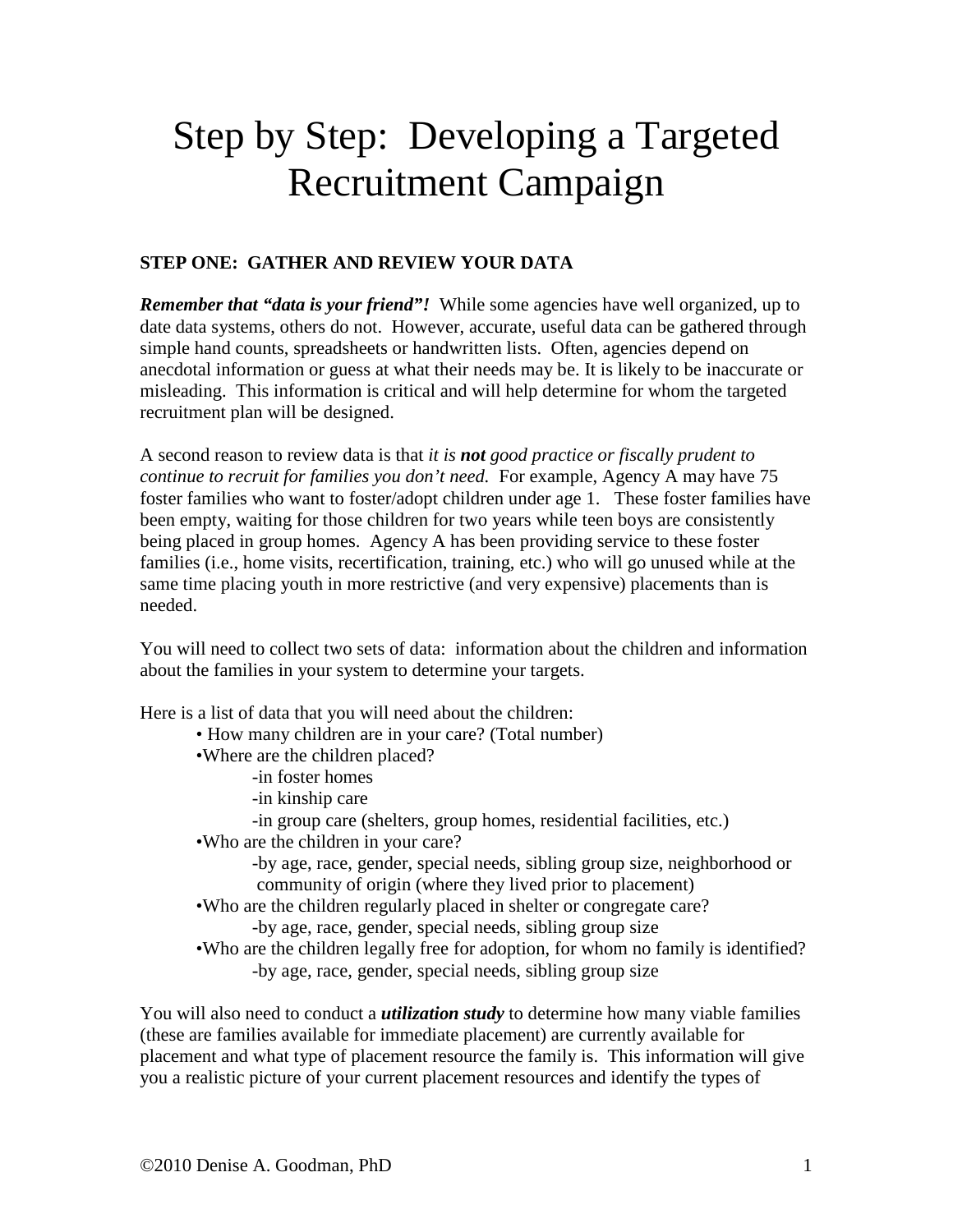families you need to recruit to ensure a pool of qualified families exists to meet your placement needs. Collect data to answer these questions:

•Who are your foster families already providing care?

- -How many licensed foster families do you have?
- -In what neighborhood or community are they located?
- -What is their race, color or national origin?
- -What are the characteristics of the children they will accept by age, race, gender, special needs, sibling group size?
- -How many are "on hold"? For what reasons? How many will return to service in the next 30 days? How many should be closed?
- (Note: It is a good idea to close homes that will not return to service.

 This will "clean up" the caseloads of licensing staff, making room for the new families you will recruit!)

-What are the foster families' capacity? (total number of beds actually available)

-What are the foster families' occupancy? (how many of the total number of beds have children placed in them?)

•Who are your kinship families?

- -How many are licensed vs approved?
- •Who are your waiting adoptive families?
	- -How many approved adoptive families do you have?
	- -In what neighborhood or community are they located?
	- -What is their race, color or national origin?
	- -What are the characteristics of the children they will accept by age, race, gender, special needs, sibling group size?

Once both sets of data have been gathered and organized, it can be reviewed for patterns of need. Consider the following questions:

- 1. What categories (characteristics) of children are most in need of family placements?
- 2. What racial/ethnic groups of children are disproportionally represented?
- 3. What neighborhood/communities do children most often come from? (You can use zipcodes, school districts, etc. to define
- 4. What kinds of families are most needed?
- 5. Are there foster families that are being underutilized? Why?
- 6. Are there foster families that are being overloaded? Why?
- 7. What types of adoptive homes are available? Why are they not receiving placements?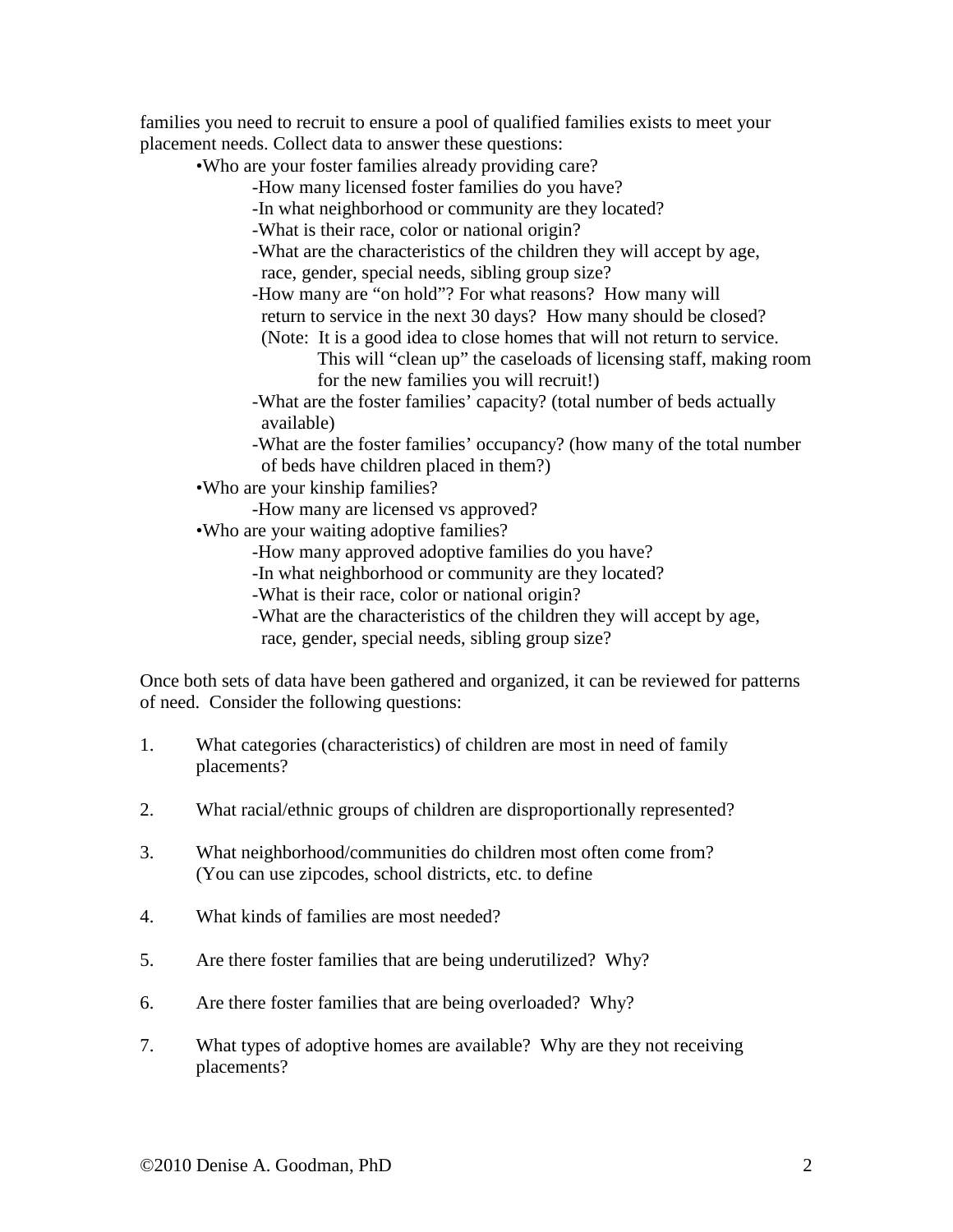8. What percentage of children are being placed with relatives/kin? Are relatives/kin an untapped resource?

**AN EXAMPLE:** We are going to track this example through the *Step by Step Guide. Please note that this information is for demonstration purposes only and does not reflect any specific analysis or research.*

*Following a review of data, it was determined that our target group should be: BOYS AGES 6-12*

## **STEP TWO: DETERMINE YOUR GOAL NUMBER**

Step One assisted in identifying the types of children and families to target. But how many? Too often, recruiters say, "We need families!" But fail to set an accurate goal for the numbers of families actually needed. It is not as simple as, "We need 15 more families who will foster teens." Are you referring to the number of calls? Or the number of families who will eventually become licensed? Because of attrition throughout the recruitment-orientation-training-homestudy process, you will need to have a much higher number of prospective applicants make an informational call than 15. Jeffrey Katz of the Evan B. Donaldson Adoption Institute found that *only 1 of 28 people* who call about adopting a child from foster care end up adopting such a child.<sup>1</sup> In some agencies, the number could be even lower. What's your number???

It may be advantageous to determine your agency's rate of applicants who successfully become foster or adoptive parents. Track a cohort group of applicants from the 1st phone call to licensure to certification/approval. You could identify applicants from 12 months period in the past year that called during a certain month and track their progress through the orientation, training and homestudy for 12 months. How many (or what percentage) are licensed/approved today? How many have placements? At what point did you lose them along the way?

Next, the Foster Home Calculator designed by Dr. Judy Wildfire from the University of North Carolina is a great tool to ascertain the number of families that need to be licensed/approved in general or for a specific group of children. (See FH Calculator in the Appendix) Data about children in care will be needed to fill in the calculator: number of total children in care, percentage of children in relative care and group care, length of stay, number of foster care beds in your system, etc. You will also need to estimate the number of children entering placement. Once you enter the data, you will be able to estimate the number of families you will need to license/approve to serve a specific population of children. Now you must consider your attrition rate and you will identify the number of prospective families who must make the first call in order to have an adequate number of new foster/adoptive families.

## **GOAL NUMBER FOR NEW HOMES FOR BOYS, AGES 6-12: 20**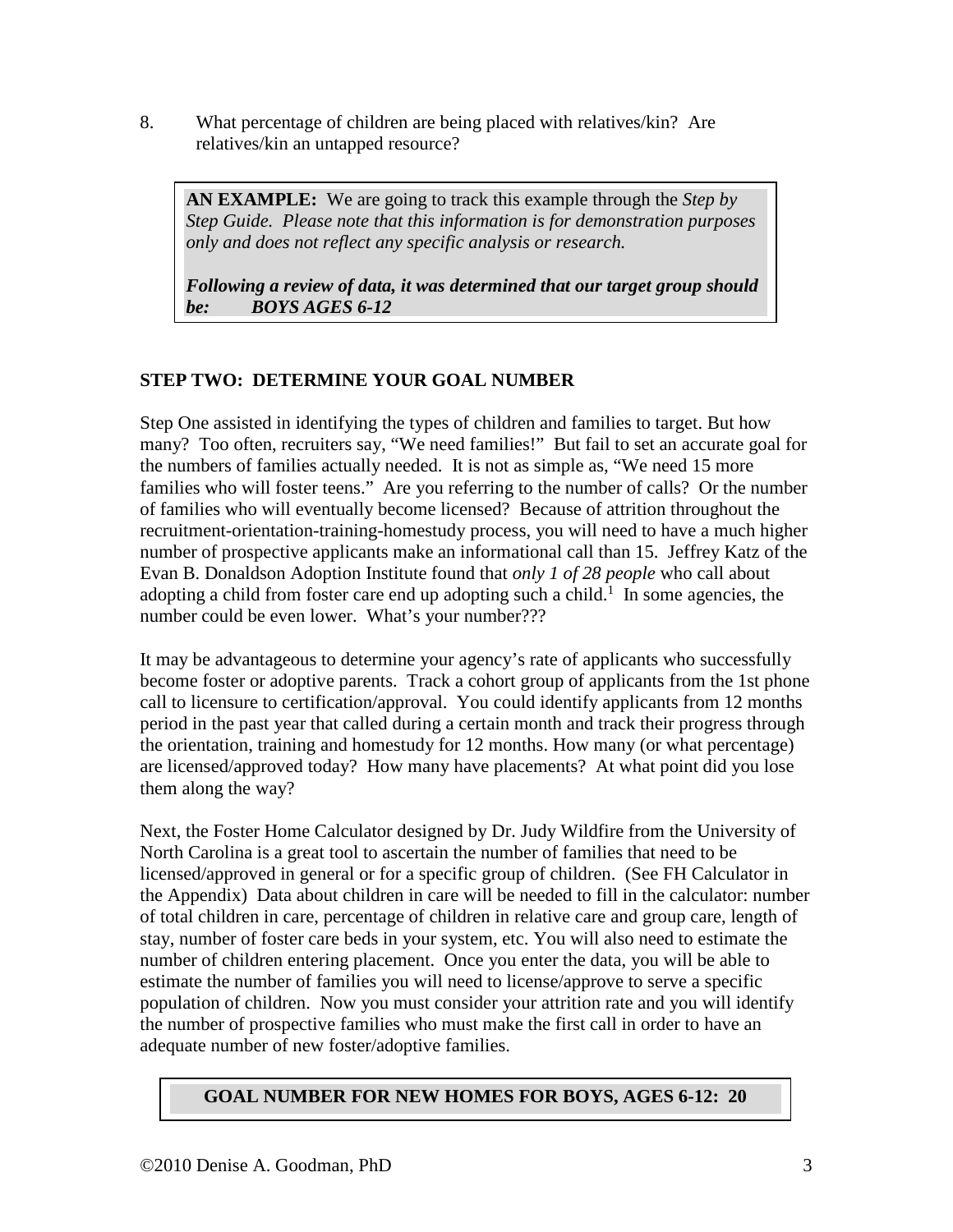#### **STEP THREE: DETERMINE THE CHARACTERISTICS OF PROSPECTIVE FAMILIES YOU ARE TARGETING**

You may determine that you need 30 new families but not just ANY family. One agency set a goal of 20 new families for teens but because they continued to use general recruitment strategies, they did license 20 new families---all who wanted to foster to adopt children under 2! This is why it is so critical to set accurate goals and use customized recruitment strategies for your targeted groups.

We know that not everyone is cut out to foster teens or adopt a sibling group of six...but who is? There are a few steps to take to gain insight into the characteristics of prospective families for your targeted children/youth.

First, review your list of families who care for specific types of children. What is their profile? For example, if your agency has 17 families who care for African American girls, ages 12-18, what are the families' characteristics? Are they single women? Or older, empty nester couples? Do they live in apartments? The suburbs? Do they have other children? Where do they work? What activities do they participate in? How were they recruited? (Flyer? Meeting? Referral from current foster parent? Radio spot? Article in local newspaper?) You should track how families heard about you or what triggered their call in order to measure the efficacy of your recruiting efforts.

The second step is to conduct a focus group of families who have cared for the group of children you are targeting. For example, bring together 6-7 families who are caring for African American teen girls. Discuss their motivations, their needs and challenges. Ask them to share what the steps were in their journey to be a foster/adoptive parent. What messages caught their attention? What triggered them to make the call? What encouraged them to follow through? If a focus group is not possible, you can conduct individual interviews with specific foster/adoptive parents, gathering the same information on the phone or home visit. Record what you learn so you and others in your agency can use the information to enhance future recruiting efforts. In addition, you can compare information from year to year to track trends and make the best decisions for your recruitment plan

Gaining an accurate picture of the families will ensure you are seeking the right families for the children who most need homes!

*FP Focus Group Results:* **•have parented boys, like boys •involved in scouting, camping, outdoors •involved in sports, like sports •busy, active families-on the go**

*Data review told us:* **single men/women, married ages 29-67, at least 1 child, HS diploma, working class**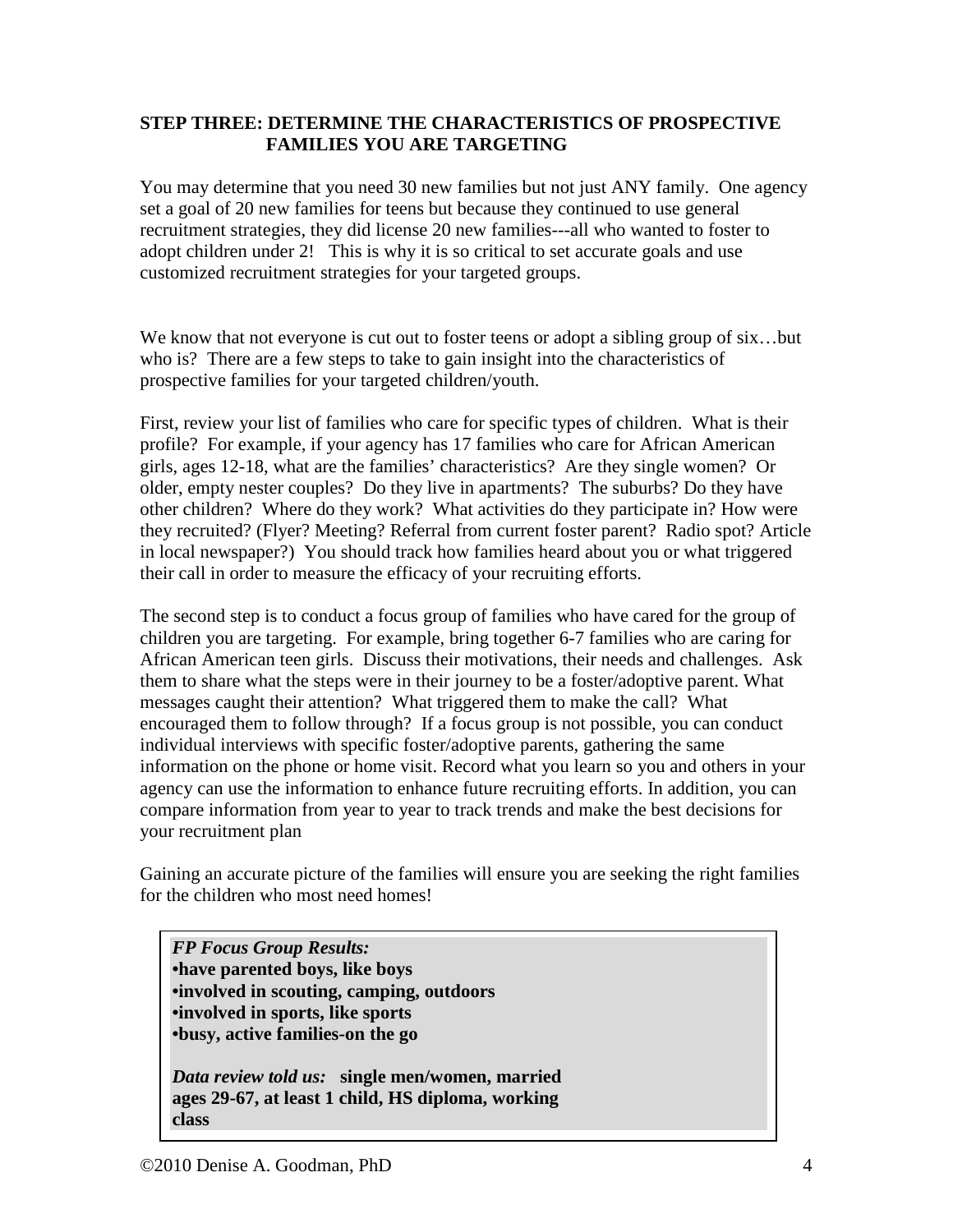#### **STEP FOUR: DETERMINE WHERE YOU CAN LOCATE FAMILIES WITH THE DESIRED CHARACTERISTICS**

They say that "birds of a feather, flock together"! Do the families you desire eat out? Bowl? Participate in the neighborhood watch? Do they frequent specific retailers? Go to church? Read the newspaper? Listen to specific radio stations? Professionals in market research know that people with similar interests, lifestyles and habits are likely to participate in common activities. In one site, it was discovered that in several foster families of teens, the foster fathers all worked as bus drivers or as mechanics in bus garages! By gathering information from current foster/adoptive parents, you can identify local organizations, businesses, publications, media outlets or entities that can support the recruitment efforts and help you gain access to individuals who would be interested in being foster/adoptive parents for the very children you are targeting.

Conversations with community leaders, agency directors, faith community leaders, principals, etc. can also provide insight into locating prospective families. It is helpful to schedule an appointment at their office and have your questions prepared in advance. Keep it "short and sweet" and follow up with a handwritten thank-you note for their time.

*The Community and Foster/Adoptive Parents told us:* **•Little League, martial arts classes, youth ministers like Rev. Robert Hudson at the 1st Community Church, Big Brothers, John Smithregional Boy Scout director, Boy's Club, YMCA, ABC Swim Club (they have swim teams and classes), Sports Card Shop on Broad Street, Pop Warner football league, summer camps, Central Library reading program, elementary/middle schools**

#### **STEP FIVE: CRAFT YOUR MESSAGE**

Instead of using the general recruitment materials to attract specific families for specific children, create specialized materials reflecting the children and families you are targeting. In addition, your recruitment message is the prospective family's first information and education about being a foster/adoptive parent. It sets into motion their expectations about the experience, the child and themselves as foster/adoptive parents.

When targeting for children of color, recruiters must consider what the values and principles of the target audience are in relation to foster care or adoption. Will the target audience see foster care or adoption as a responsibility? Cultural tradition? Or will continuing the group's customs and heritage be meaningful? Likewise, communities or neighborhoods have values about their children and families. Do they care about children's safety? Education? It is important to tap into the values of your targeted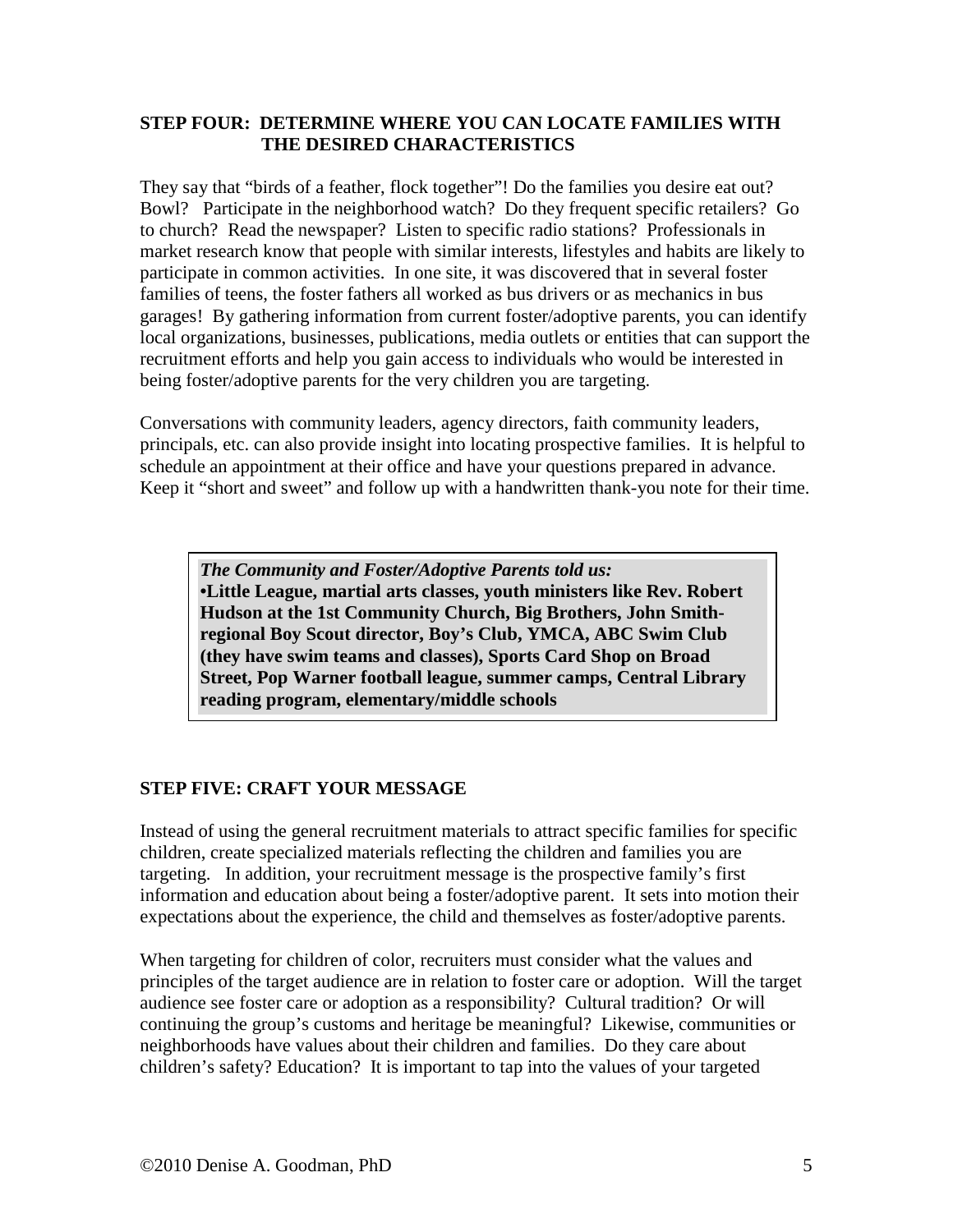audience--this will motivate them to take the first step in becoming foster or adoptive parents.

Some of the children and youth for whom we are recruiting have challenging situations, needs and issues. The message should be reflective of the children yet create an accurate picture of the roles/responsibilities of parenting. The overall message is more than a tagline, and should be consistent throughout all of the materials you use to attract the target audience…from the initial poster or flyer announcing a meeting to a separate handout of key steps in the process required to become a foster parent.

Once you determine what you want your overall message to be for a specific target foster/adoptive parenting group, it is helpful to develop a tagline to focus your efforts and the audience's attention. The recruitment slogan or tagline should be short and to the point. Most importantly, it should reflect the specific challenges and rewards associated with fostering and adopting children with special situations and needs.

For example, Agencies often use the tag line, "Do you have a little extra love to share?" Or "Open your heart to a child". We know that it takes much more than love to parent a child or teen that has experienced abuse, neglect, sexual victimization or multiple separations.

So, more effective messages that share the challenges and rewards of foster and adoptive parenting could include these examples:

"Wanted: Someone to Hug and Bug" "Help Kids Heal: Become a Foster Parent" "Lend a Helping Hand to Children and their Families" "Foster Parents: Helping Boys grow into Men"

## **TAGLINE FOR CAMPAIGN FOR BOYS AGES 6-12:**

**"Help our Boys Reach for the Stars! Become a Foster Parent"**

Whatever tagline you choose should be included in <u>every</u> piece of communication to that target audience. The more times people see or hear it, the clearer and more recognizable your message will become over time.

#### **STEP SIX: DESIGN YOUR LOGO**

A logo is a design or emblem, which will signify your recruitment campaign. Again, like the tagline, the logo should match the overall message you create and appear on every piece of communication to your target audience…from printed materials to websites.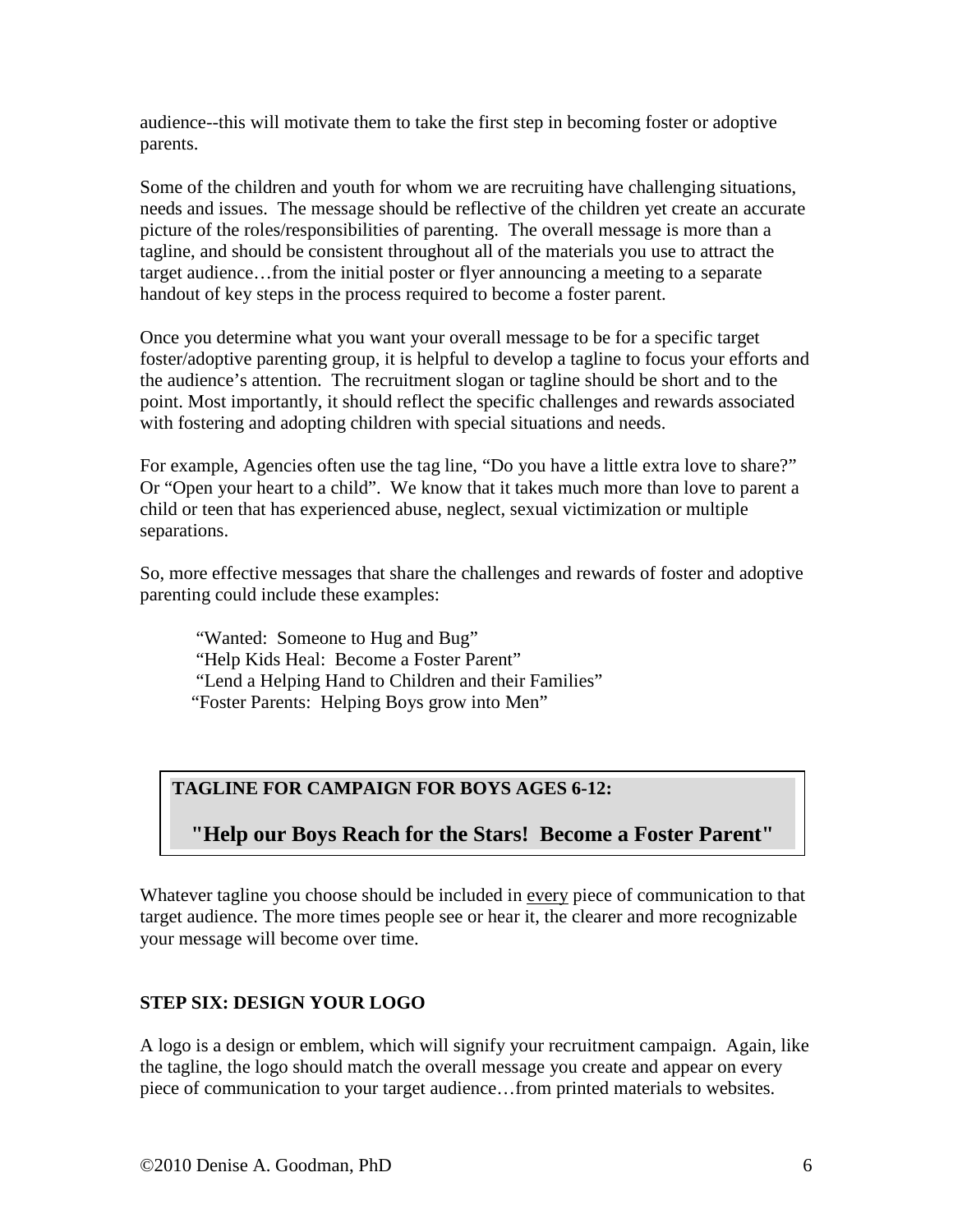The logo must capture the children/youth for whom the recruitment materials are being designed. It can be clipart, photos or a symbol that is specially created.

One agency developed a recruitment campaign for specific neighborhoods in their jurisdiction. Their goal was to recruit families who would be motivated to work with the birth family. Their slogan was, "Lend a Helping Hand to Children and their Families". Their logo was a hand with a family standing on the upturned palm. It captured the concept that foster parenting was not only about caring for children but extending support to the birth family.

Once you have a few initial logo designs it is very helpful to informally show them to some members of your target audience for feedback. Sometimes, what *you* think is incredibly clever and clear means something totally different to the people who will see the logo. Better to learn of any issues early on and correct them before the potentially damaging logo appears on all your communication materials!

Here's an example for our campaign for boys 6-12:



## **HELP OUR BOYS REACH FOR THE STARS!**

#### **STEP SEVEN: IDENTIFY THE STRATEGIES YOU WILL USE TO CONNECT WITH PROSPECTIVE FAMILIES**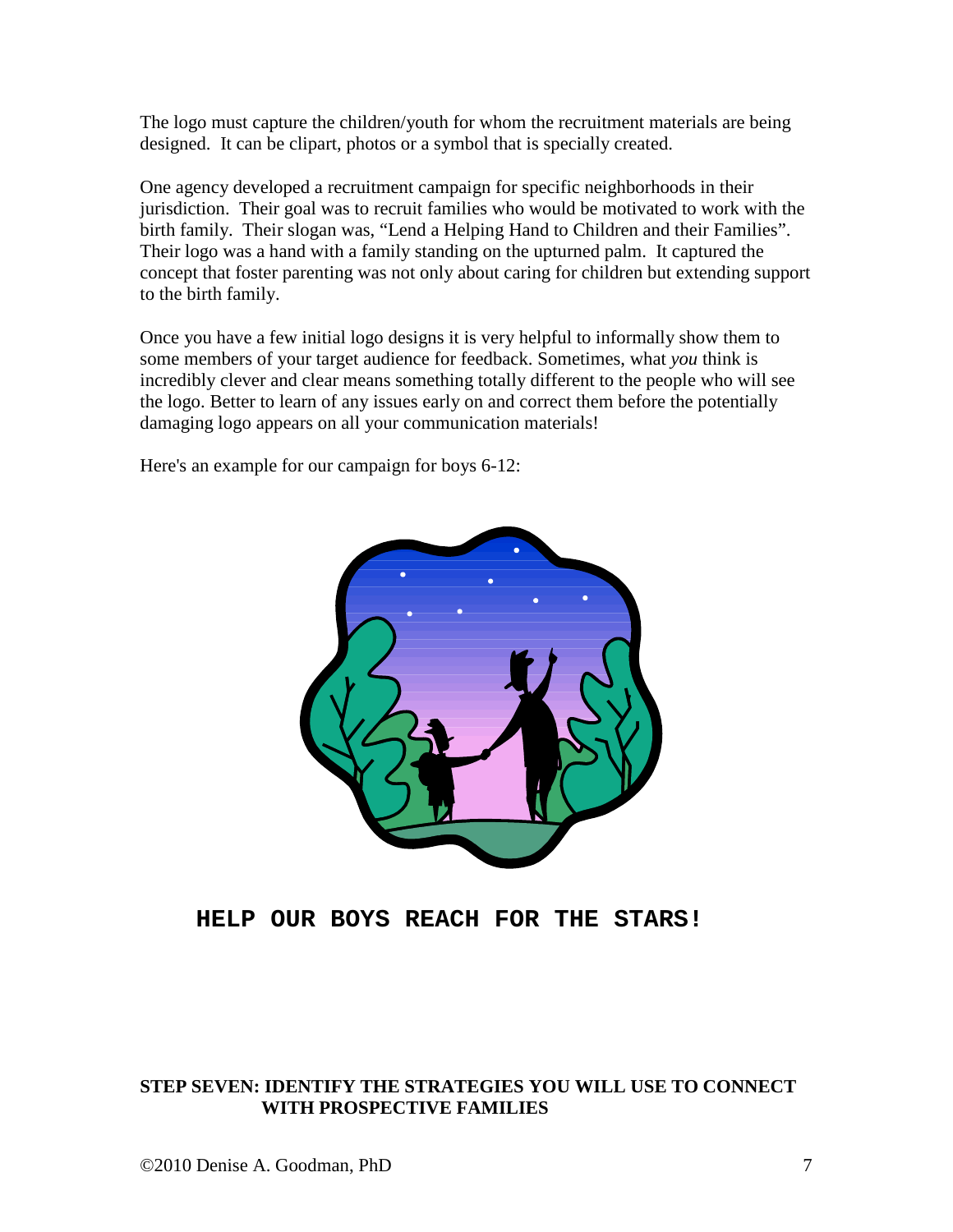There are many techniques that can be used to make people aware of the need for foster/adoptive parents. Recruiters must determine which method will be most effective when in attracting specific families for the targeted children. Traditional methods such as booths at fairs, tables at the mall or newspaper ads tend to be unsuccessful in targeted recruitment. These methods require prospective families to come to you. *However, effective targeted recruitment requires you to go to search out good prospective families and take the message to them!*

By using information gathered from existing foster/adoptive parents and community leaders, you can identify WHERE to target your recruitment. Now you must determine HOW to take your message to the community.

Common Mistakes made by Recruiters in Targeted Recruitment:

1. *Some recruiters attempt to do targeted recruitment by simply changing clipart on general targeted materials but not revising their message or strategy.* This will be ineffective. For example, replacing the picture of a Caucasian child with an African American child but continuing to use the same slogan or going to the same neighborhoods or locations is not likely to attract additional families.

2. Some recruiters want to stay behind their desk to do targeted recruitment. Again, this is ineffective. Targeted recruitment requires that recruiters get out from behind their desk and pound the pavement. Face to face meetings, canvassing neighborhoods, organizing community members, youth and foster/adoptive parents to assist in spreading the message requires recruiters to be active and involved. A good recruiter doing targeting recruitment should have dust on their desk and cobwebs on their chair! It will require working evenings and weekends!

Remember….*"If you always do what you always did, you are going to get what you always got!"* You **must change** what you have been doing!! General recruitment may feel comfortable, you may actually enjoy it. It is easier to put ads in local newspapers but it will be unproductive for the targeted children…so change it! Connecting with local community leaders, walking the neighborhood hanging door hangers or going to a church on Sunday is more labor intensive but it is what targeted recruitment is all about….*but it will bring in the very families you most need!*

3. *Some recruiters think that using paid media is the answer to targeted recruitment.*  Great targeted recruitment can be done without spending *any money* on paid media. Free media can be obtained through the development of human interest stories, posting orientation dates on community calendars, media presence at recruitment events and through free public service announcements. Recruiters must become familiar with what the guidelines are for submission of materials to the media. One agency emails the dates, times and locations of all orientations to 60 newspapers, TV and radio stations in their jurisdiction.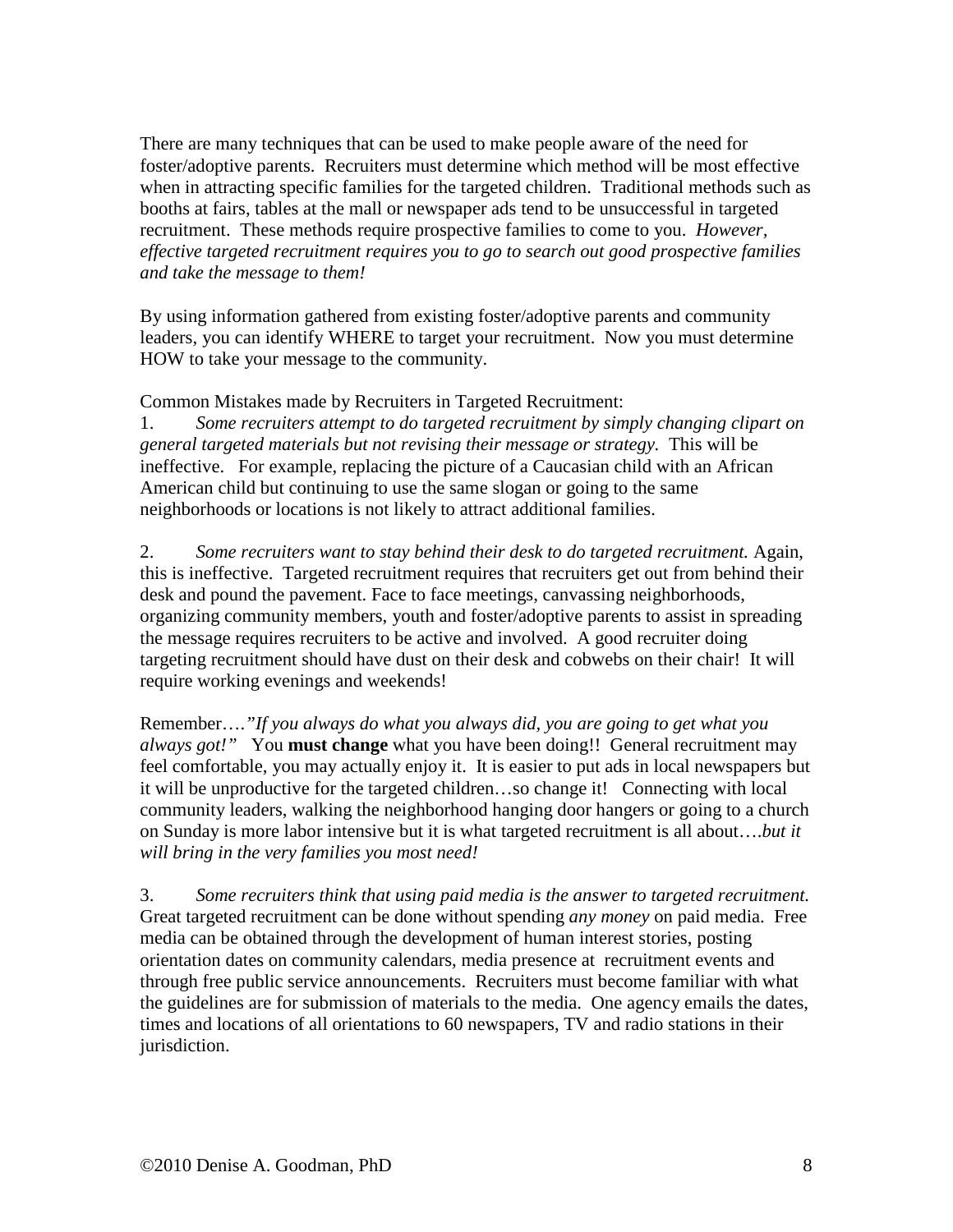In addition, recruiter must learn how to become friends with the media as child welfare agencies tend to shy away from media due to high profile negative cases and stories. Invite the media to adoption day, the foster parent appreciation event or your preservice training. Offer a foster family or foster care alumni for an interview. Be patient and persistent! Build a relationship over time and it will greatly benefit your recruitment program.

| <b>Target Audience</b>                             | <b>Strategy</b>                                                                                                                                                                                                            |
|----------------------------------------------------|----------------------------------------------------------------------------------------------------------------------------------------------------------------------------------------------------------------------------|
| <b>Little League Coaches</b>                       | <b>¥speak at coaches Omeeting</b><br>¥mail letter to each coach                                                                                                                                                            |
| <b>Little League Families</b>                      | ¥put posters up in snack shack<br><b>¥put advertisement in Little League</b><br>annual program<br><b>¥purchase snack bags/napkins with</b><br>logo/slogan for snack shack<br>¥attend opening day and put flyers<br>on cars |
| <b>Elementary/Middle</b><br><b>School Teachers</b> | <b>¥speak at inservice day</b><br>¥posters/flyers in lounge w/data<br><b>¥paycheck stuffers</b>                                                                                                                            |
| <b>Cub Scout/Boy Scout</b><br><b>Leaders</b>       | <b>¥article in OScouting NewsO</b><br><b>¥meet with local leaders</b><br><b>¥assist with service project/badges</b>                                                                                                        |

#### **STEP EIGHT: DEVELOP YOUR PLAN**

Some people see developing a plan as being unnecessary or a waste of time. **NEVER!** A well-developed plan will ensure that recruitment efforts are well organized, thoughtful and build upon each other.

Being *well-organized* allows a recruiter to plan ahead, have ample supplies and adequate help for an event or activity. No recruiter wants to be caught at the last minute with too few brochures and not enough time to reorder before a big event. Know what you need and how much time it will take and cost can ensure success! In addition, there are often timelines or deadlines that must be met well in advance. A haphazard approach to recruiting will leave you out of great opportunities to spread your message.

A *thoughtful* plan takes time and effort. It is important to know the community and research potential outlets for your message. Many recruiters depend on the "same old" contacts and fail to expand their pool of partners. Being thoughtful also requires knowing to whom and how to take the message to the community. Recruiters must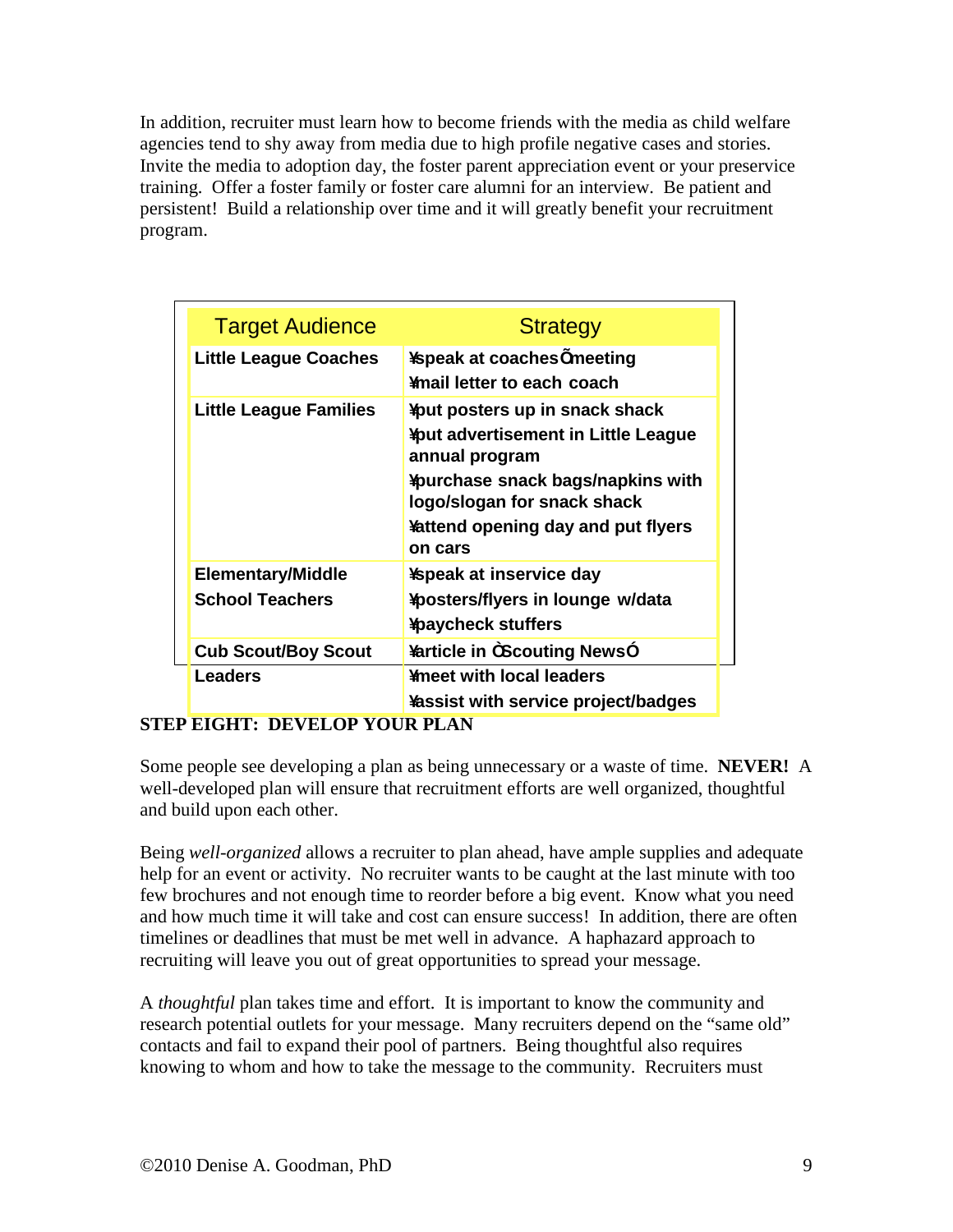consider the cultural implications of taking recruitment activities and messages to communities of color, specific neighborhoods or targeted audiences.

Creating a plan where targeted recruitment activities *build upon each other* is critical to be both effective and cost effective. In many ways, your plan should be like puzzle pieces which come together to form a great picture. When you identify ALL the potential outlets for your message consider prioritizing where to go first, second, third, etc. One event or article can set the stage for another until your have reached all of the target audience. Some recruiters simply continue to do the same thing over and over again and never grow beyond one puzzle piece. How many potential families never get the message?

Recruiters and agency administrators often seek the perfect recruitment plan template. There are many forms and designs. Here's what critical to have on your template:

**Activity**-what *specifically* is the activity? Too often this information is so vague that it is hard to determine what will be done.

**Responsible Party**-which staff members are responsible and what are they responsible for accomplishing. Listing "foster care staff" is not adequate...name, names!

**Target Date--when is the activity to occur?** When doing annual planning it is acceptable to identify a month during the year when you would like to complete the activity but at a later time, a specific date should be entered when arrangements have been made.

**Target Audience**--what prospective parents is this activity targeting? This is critical information to help keep recruiters focused and ensure your placement needs are being met.

**Community Partner**--what community partners have been engaged to support this effort? This may be a faith organization, library, school, police department, etc. Be sure to include the contact name and information of an individual from the organization.

**TO DO steps**--This information can be listed under the Activity Section. Think about what needs to be done to make the activity successful. Making calls, ordering materials, enlisting volunteers, stuffing packets all need to be done prior to activity. This information will serve to help you be organized and ready for the event!

**Materials Needed**--make your shopping list early as some materials or items may need to be ordered and paid for well in advance.

**Budget Estimate**--with budgets being tight, it will be important to justify your expenditures. Completing an annual budget estimate in advance will support your need for financial support to do targeted recruitment. It is helpful when administrators can see specifically money will be allocated for rather then a general request for recruitment.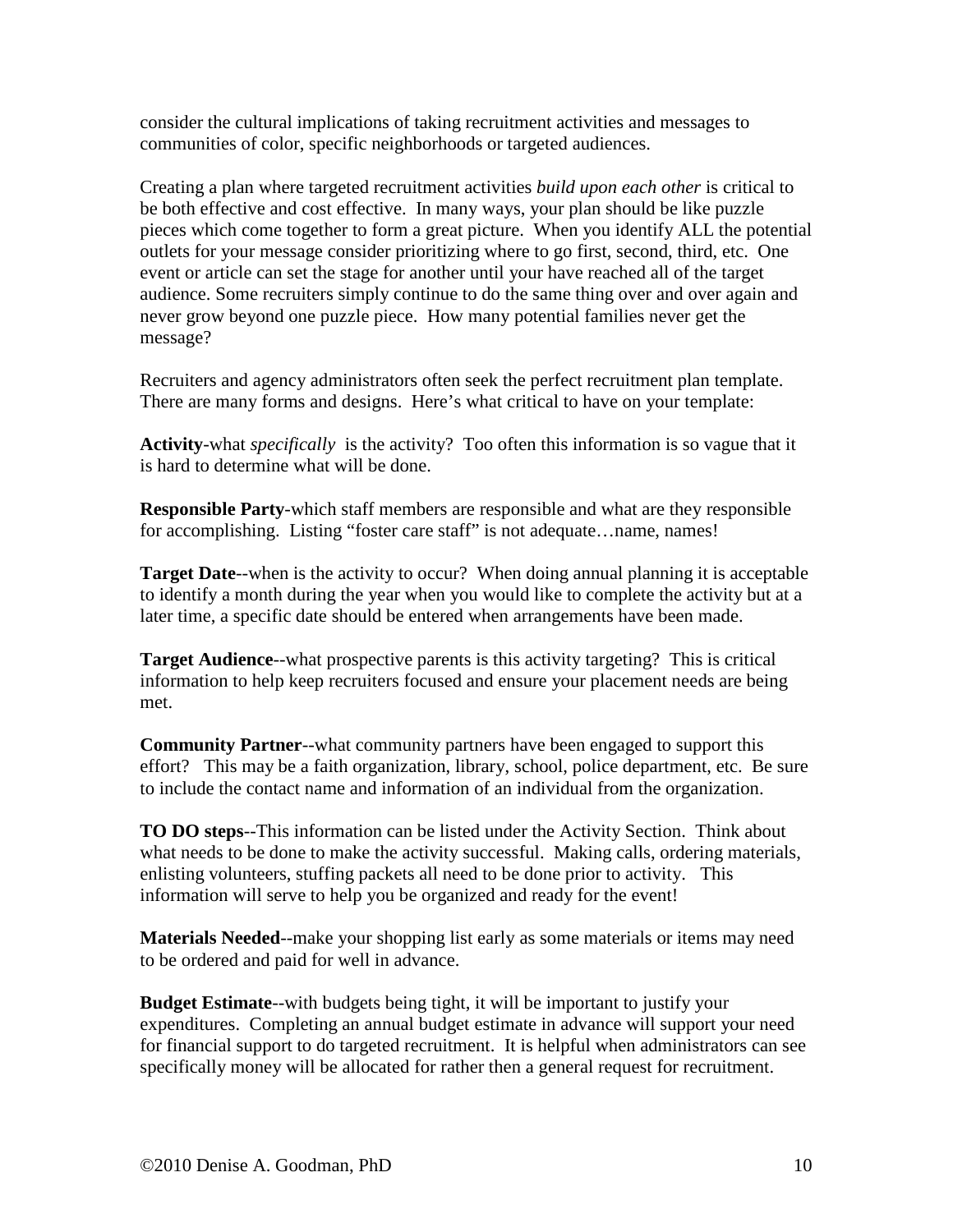**Results**--Be sure to follow up with information about the efficacy of the activity. Were the results of the activity worth the investment? This will help when planning future recruitment activities.

#### **STEP NINE: IMPLEMENT YOUR PLAN!**

Once your have created your plan…put it into action! Use your document as a "TO DO" list.You may need to revise timelines and add activities or steps. Review the plan with your supervisor and others to stay on track.

Post your activities in a public place in the agency so others will know what's happening in recruitment. Share your next month's plan during a staff or unit meeting or through intra-office email. Publicizing your work will assist in gaining support from the staff, additional leads and perhaps, some volunteers!

#### **STEP TEN: TRACK YOUR PROGRESS**

Here are some strategies to help track the effectiveness of your plan:

•*Record the source of each referral when they call in or attend orientation*. A simple spread sheet that can be written on after each call will suffice. The data can be compiled in a monthly, typed report.

•*Review each activity or strategy after it's completion*. Ask yourself the following questions:

*Was this recruitment activity successful? Did the activity spread the word to it's intended audience? Are there any changes or revisions that could make it more successful? Could this activity, with revisions, be used with another targeted audience? Is this a strategy that should be discontinued? Was the effort (staff time/costs) worth the outcome?*

It may be useful to do a final review of all activities prior to planning for next year as some results may come weeks or months after the activity.

•*Maintain a spreadsheet to track prospective parents through the recruitment, training and homestudy process*. Review to determine what the recruitment strategy was used for the families who completed the process. *A family is not really recruited until a placement is made!*

*•Produce monthly/quarterly/annual reports.* Critically analyze the outcomes of your recruitment efforts. At times, this may mean dropping an activity or event that the agency has done for many years as it produces no prospective parents.